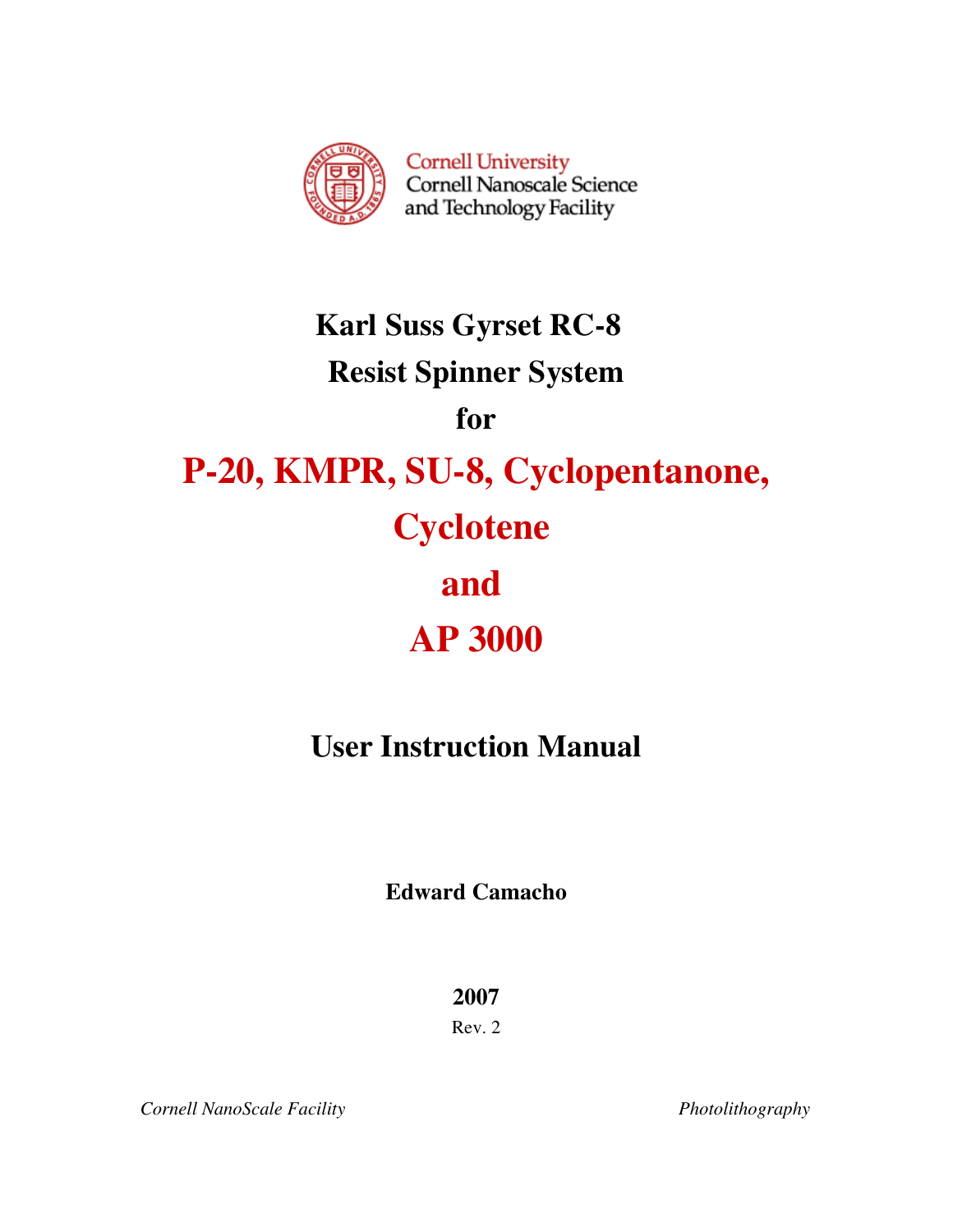#### Process Definition

- HMDS liquid primer using automatic dispenses
- Hand dispense of SU8, KMPR, SU-8, Cyclopentanone, Cyclotene and AP 3000
- NO LOR, Acetone, IPA, or Methanol.
- Cotton Candy removal, bowl clean, edge bead removal
- Current supported substrate size is 100mm.
- Small pieces can hold vacuum using special gasket.

#### Safety Protocol

- All users need to get CNF staff trained prior to tool usage.
- MSDS for all chemical used need to be reviewed
- Machine Hazards
	- pinch
- Safety start/stop panel

#### Tool description

- Self contained unit
- lower cabinet used for pump storage
- Gyrset 8
- pump controller
	- on top of the machine

#### Programming

- Slots available for programing are 1-8
- Slot 1 is only store one complete step.
- Slot 9 is used for the bowl clean
- Slots 2-8 are able to store multiple steps in different configurations.
- The tool had two modes RUN and EDIT.
- All programs writing can be simplified as FUNTION fallowed by ENTER, followed by the VALUE/SPEC fallowed by ENTER.
- Both Open Bowl and Close Bowl recipes can be written.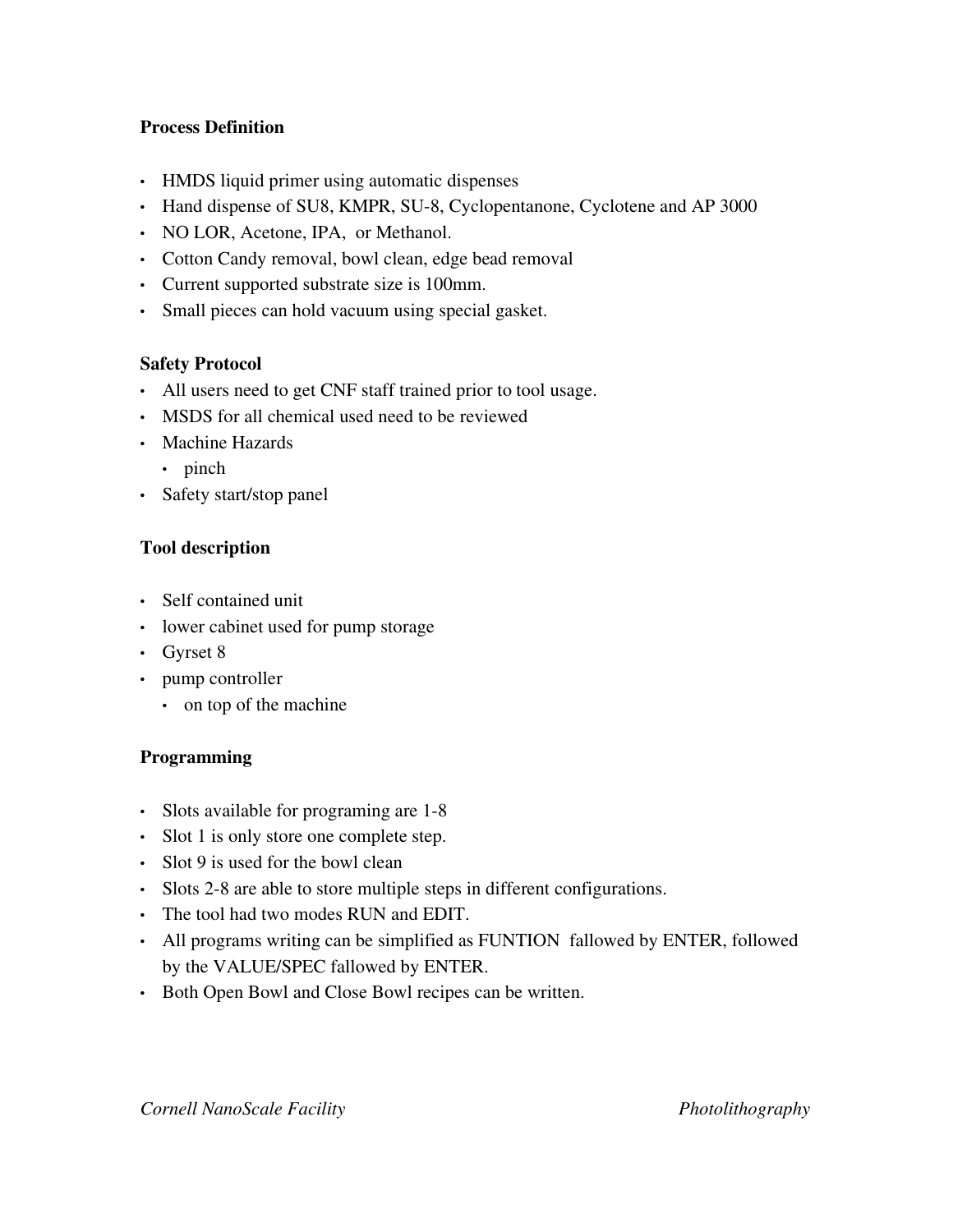### Description:

| Maximum speed                                  | 5000 rpm (no load)                                            |
|------------------------------------------------|---------------------------------------------------------------|
| Minimum step                                   | 10 rpm                                                        |
| Speed regulation                               | Tachnometric dynamo associated with motor                     |
| Speed control                                  | Galvanometric coil                                            |
| <b>Maximum Acceleration with</b><br>Open Bowl  | 7000 rpm/sec (with substrate)                                 |
| <b>Maximum Acceleration with</b><br>Close Bowl | 5000 rpm/sec                                                  |
| <b>Maximum Acceleration while</b><br>Closing   | 200 rpm/sec                                                   |
| Minimum Step                                   | $100$ rpm/s                                                   |
| Time Range                                     | 0 to 999 seconds                                              |
| Time control                                   | Countdown display by LED indicators                           |
| RS 232 C configuration                         | 9600 Bauds/ 8 BITS / 1 BIT Stop / No parity                   |
| <b>Maximum Substrate Size</b>                  | 8"O/ 6" $\Box$ (G8), 5"O/ 4" $\Box$ (G5), 3"O/ 2" $\Box$ (G3) |
| <b>Maximum Substrate Thickness</b>             | $G8 = 4$ mm, $G5 = 5$ mm, $G3 = 5$ mm                         |
| <b>Power Connection</b>                        | 115/230 VAC -47-63 Hz 300 VA                                  |
| Air Pressure (Dry Air)                         | $4 - 9$ bar                                                   |
| Minimum Vacuum                                 | $-0.6bar$                                                     |
| Nitrogen                                       | $4 - 9$ bar                                                   |
| Exhaust                                        | 600 l/min                                                     |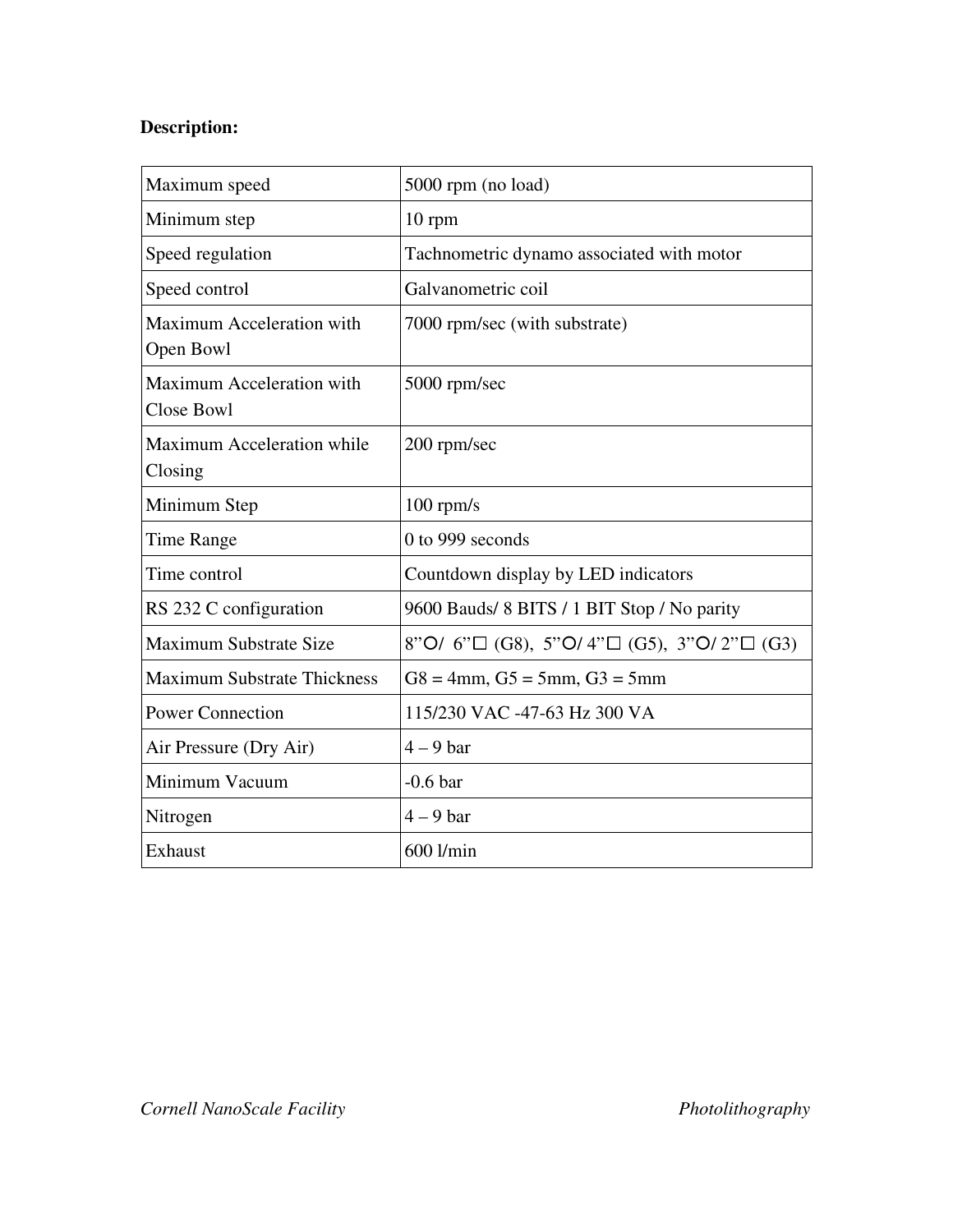The SUSS RC8 is a modular system designed to be adapted to wide range of applications withing the resist coating regime. The Gyrset system are composed of eight elements including the GYRSET system, the protective cover, the collecting bowl, the resin collector, the vacuum chamber, the spinner motor, vapor exhaust and the deflector. These elements created a static solvent saturated atmosphere where the air turbulence is drastically reduced creating an optimal atmosphere for coating performance which include the reduction of particulates.

#### Safety:

As in the usage of any electro-mechanical machine there a few dangers associated with the tool operation. Understanding the proper operation and the possible dangers will minimize both harm to the user and the to the tool. Chemical, Mechanical and electrical dangers are possible dangers that will be associated with this tool if improperly used. Also note that we ever the machine is being operated all doors have to be closed or the machine will no work properly.

#### Chemical Dangers:

#### Chemistries and Hazards:

- RC8 "SU-8" will be used for hand dispense of irregular resist formulations such as SU-8,, KMPR and other thick resist. The machine will also utilized two solvents for Cotton Candy removal, bowl clean, edge bead removal.
- Understanding the possible dangers of working with these chemicals and the location of their appropriate HMDS data sheets are necessary.
- Always remember that for any resist formulation and a CNF pre-approved HMDS data sheet is needed even before the chemical is brought into the building.
- Solvents:
	- SU-8 2000 Thinner
	- Cyclopentanone make up 99 percent of the solvent.
	- The chemical is used to remove SU-Thinner
	- This Solvent is a flammable liquid, an irritant both on skin an eyes. It is also harmful to the body if ingested or inhale.
	- National Fire Protection Association Hazard Ratings (NFPA)
		- 2 Health Hazard (Moderate)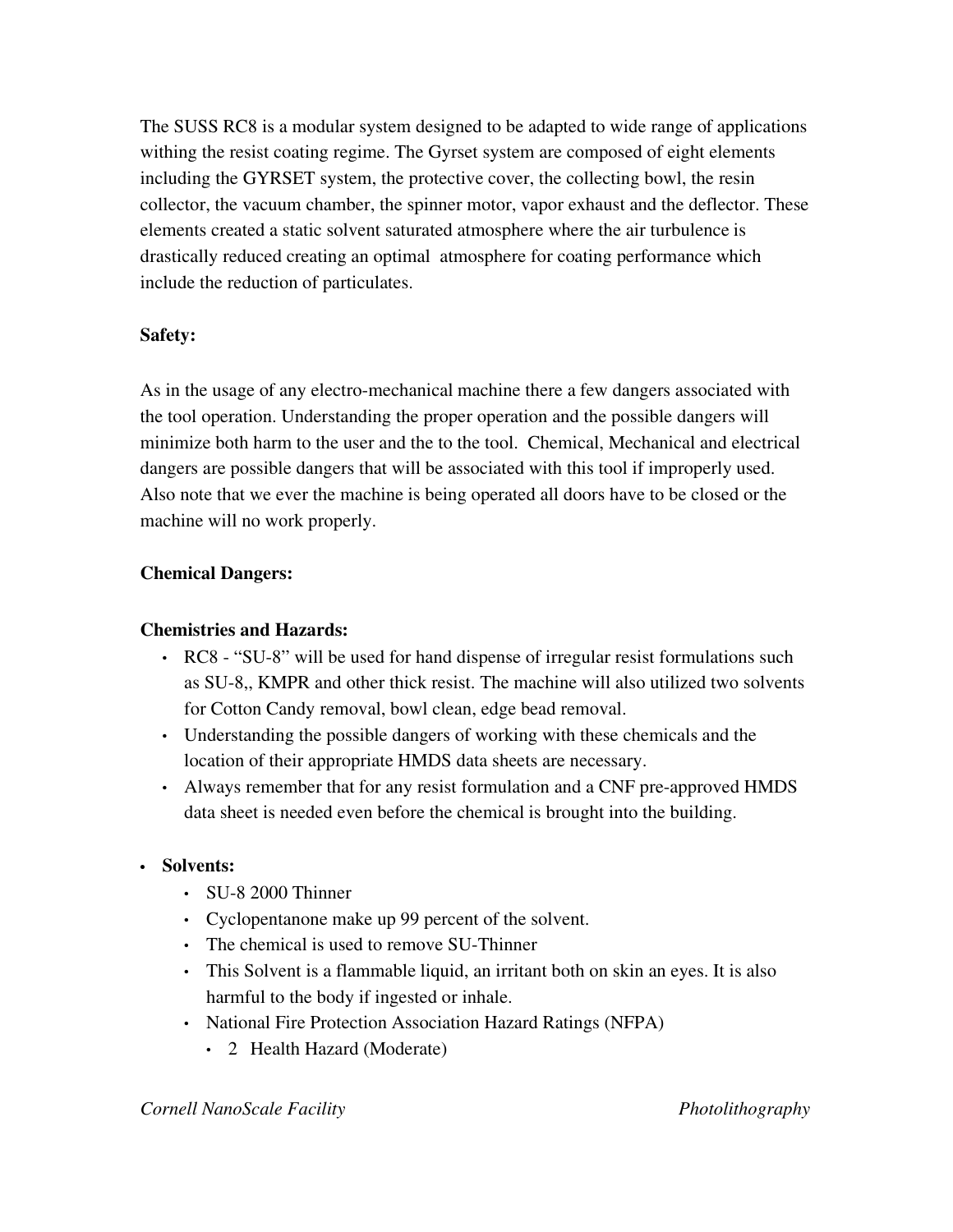- 3 Flammability (Serious)
- 0 Instability (Minimal)

#### Photoresist:

• KMPR

•

- SU-8 2000
- SU-8 3000
- AP 3000
- Photoresist have various hazards associated with its chemistries. It is and irritant and combustible substance.

#### • HMDS

• P20 Liquid HMDS

#### Mechanical Dangers:

- When using the automatic features of this tools there are three sources of possible dangers for fingers.
	- When the lid is closing
	- When the dispensing arm is moving,
	- When the chuck is moving/spinning while the cover is still open.
- When the tool is under operations and exiting operation it is important that the user is aware of the placement of their hands, and tools.
- if the natural movement of the machine is obstructed in anyways by tools or other things the machine will go into failure mode or it could have a mechanical malfunction. This mean that all areas where the cover comes down should not be obstructed by substrates, tools, bottles and pens.
- Load and unload manually

#### Electrical Dangers:

• This tool is shielded to meet specification for usage yet if improperly used it can lead to electrical malfunction.

#### User Responsibility:

- all users are responsible to leave the tool under a standby condition.
- all users are responsible to work in a clean environment.
- all user are responsible to leave the tool clean.
- CNF is not held responsible for anything that is left behind in the tool.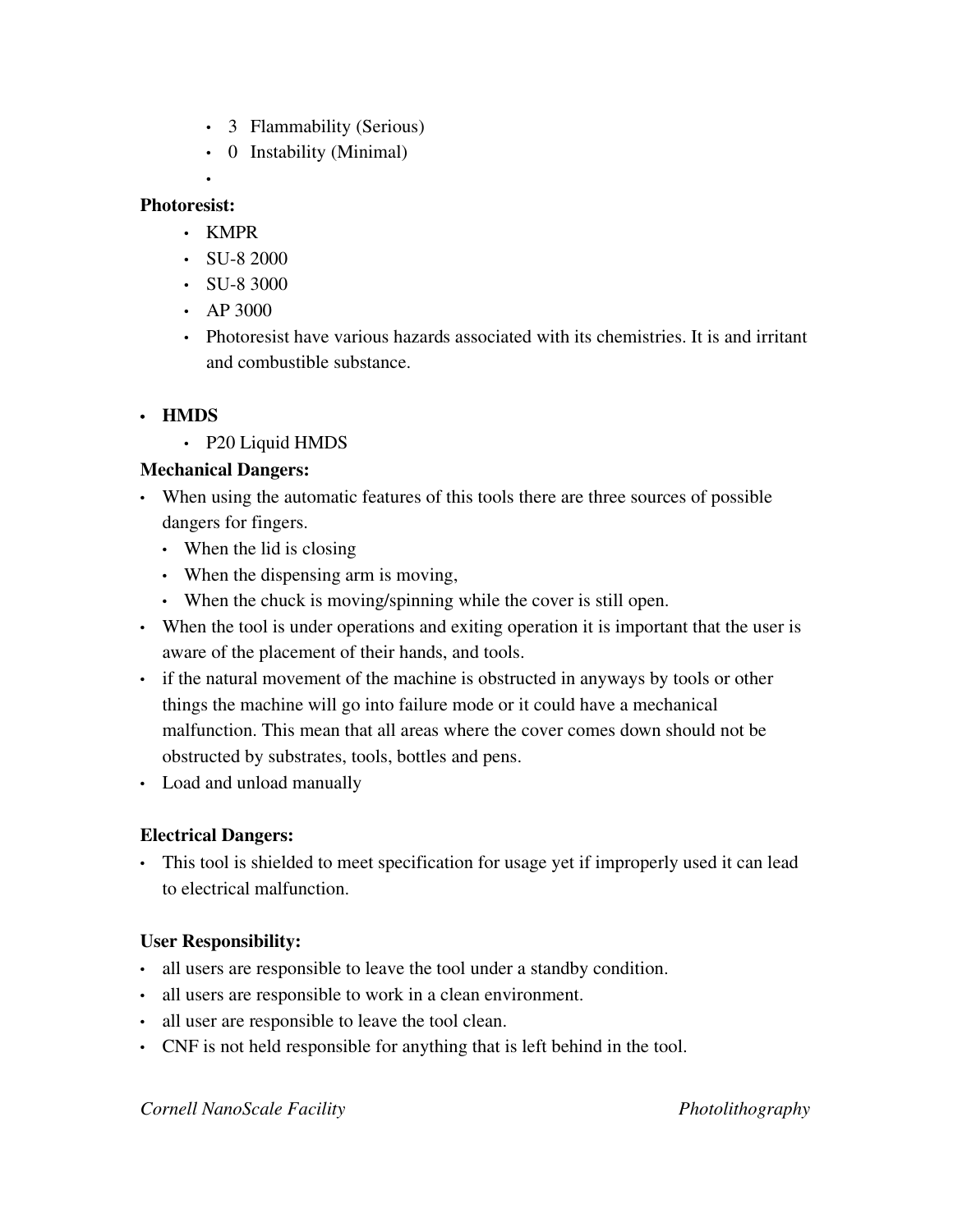- Since there is only a limited number of storage slots in the machine recipes are to be created and kept by the user.
- Always keep all vacuum seal clean or the tool could break your substrate. This could also result in the the damage of the Gyrset.

#### Materials:

- 100 mm wafer chuck
- SU-8, KMPR, Cyclotene, AP 3000
- Microposit Edge Bead Remover EBR-10-A
- $\cdot$  P<sub>20</sub>
- $\cdot$  SU-8 2000 Thinner

#### Tool Operation:



- 1. Main Switch Light
- 2. Main Switch
- 3. Machine Power On Switch
- 4. Emergency Stop Button
- 5. Machine Fuse

Drawing 1 shows the Isolation Panel, this where the tool is turn on and off. This is also where the location of the emergency mushroom bottom is located. The machine will display a green light when ever it is ready. if the RC-8 appears to be off check the main switch and make sure is on the on position, secondly make sure the emergency bottom is pulled out. And finally press the power on bottom to turn on the machine.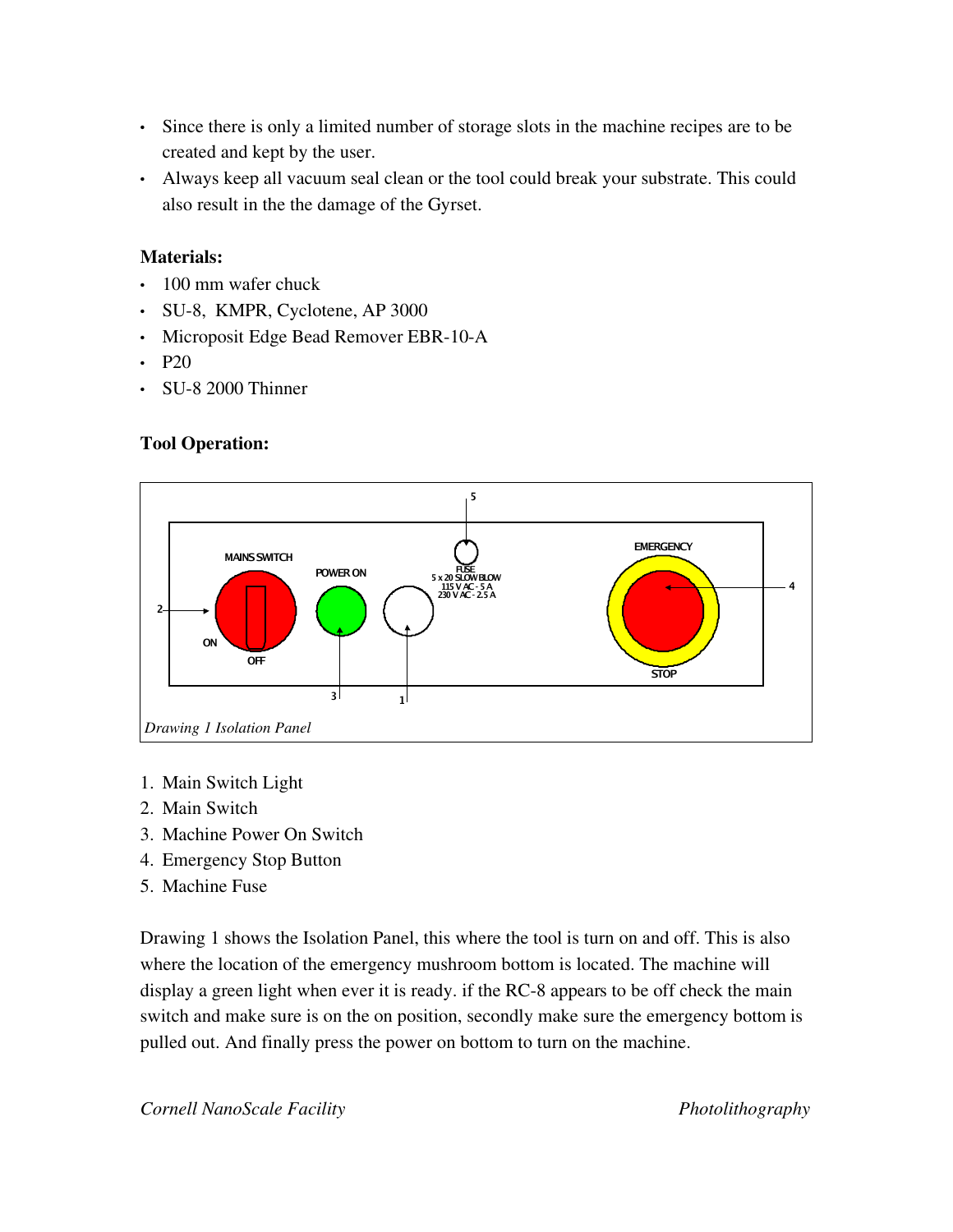Drawing 2 show how the CT62 RC Spin Coater Control Panel looks like. This is where the user will spend most of the time. Here you will be able to observe the speed, acceleration, program, step, process and failure modes of the tool. As your can notice the numerical pad there are number from 0 to 9 in addition to a delete button and an insert button. Some of the digits have a primary and a secondary label right under the number.

#### Recipe Programming:



#### Programming:

The program structure is very simplistic. In order to run the tool the user has to select a function and then enter the appropriate value for the function type. In the keypad from drawing 2 is can be observed that in some of the number there is one or two secondary function. The number themselves are use to enter the value.

| Keyboard:              |                                                                       |
|------------------------|-----------------------------------------------------------------------|
| #/Function             | Description                                                           |
| <1/CLOSE>              | Spinning with Gyrset Cover Close (Centrifugation)                     |
| $<2$ /OPEN>            | Spinning with Gyrset Cover Open (Drying)                              |
| <2/TIME                | Time (Delay Prior to Jumping to Next Function)                        |
| <4/N2>                 | Nitrogen Blow-off (Substrate Cleaning)                                |
| <5/SOLVI/3>            | Solvent1 Dispense (Machine Cleaning)                                  |
|                        | Solvent <sub>3</sub> Dispense is activated by pressing this key twice |
| $<\frac{6}{5}$ OLV2/4> | Solvent2 Dispense (Gyrset Cleaning)                                   |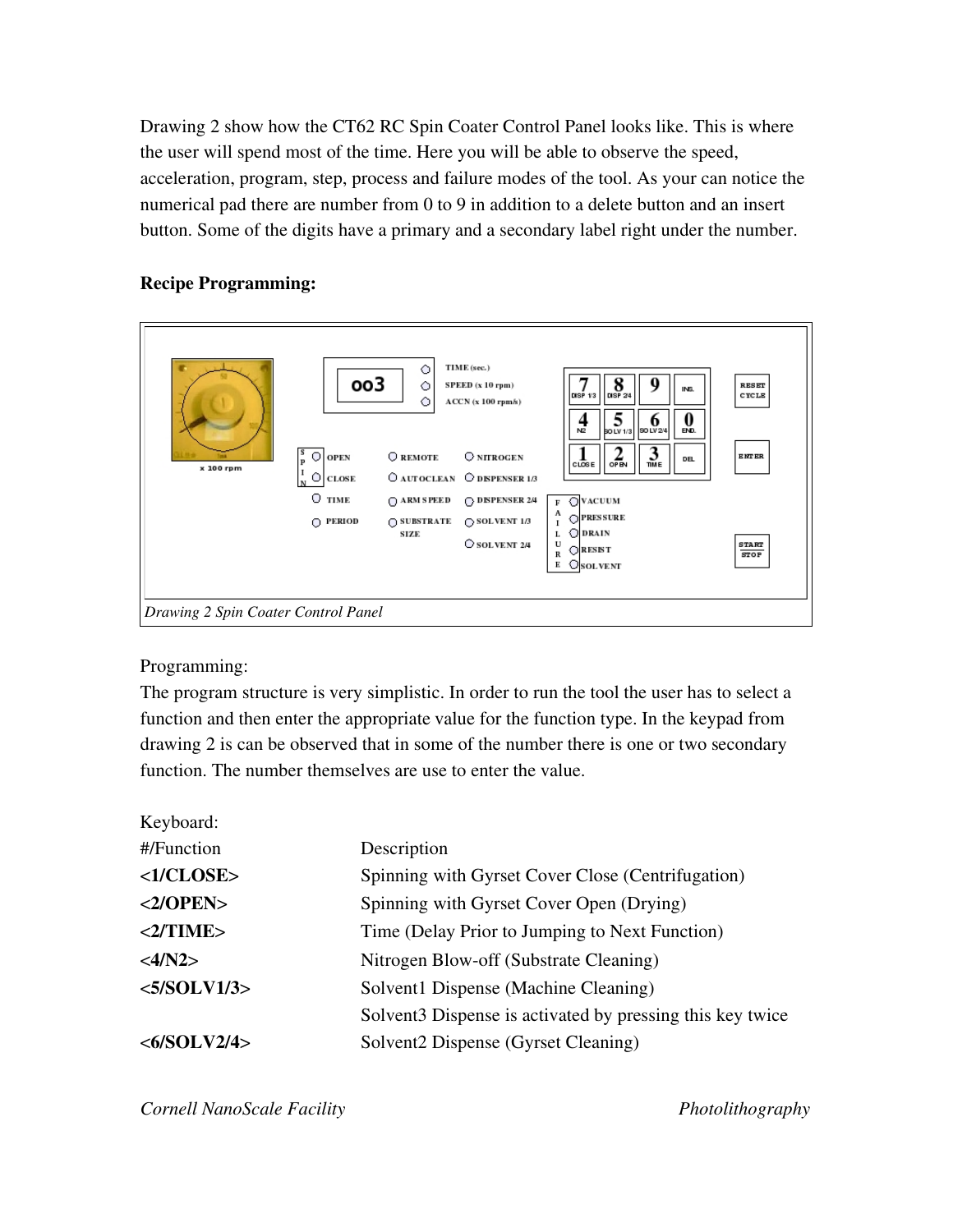|                          | Solvent 4 Dispense is activate by pressing this key twice  |  |
|--------------------------|------------------------------------------------------------|--|
| <7/DISP1/3>              | Dispense1 and Dispense3 (Not available)                    |  |
| $<\frac{8}{11}$ SP2/4>   | Dispense2 and Dispense4 (Not available)                    |  |
| <0/END>                  | End (End of Cycle)                                         |  |
| $<$ INS. $>$             | <b>Insert (Insert Function)</b>                            |  |
| $<$ DEL $>$              | Delete (Reset Parameter or Delete Function)                |  |
| <reset cycle=""></reset> | Reset Cycle (Clear the entire function list of an existing |  |
|                          | cycle)                                                     |  |
| <enter></enter>          | Enter (key to validate the entered data)                   |  |
| <start stop=""></start>  | Start/Stop (Cycle Execution Control)                       |  |

There are various service cycles available for programing.

Cycle '0' (From Machine Documentation)

• Single-step cycle allowing fast programming of servicing applications

Cycle '1'

- Is also a single-step cycle limited to one-step spin with cover close.
- Functions implemented in this cycle are Speed, Acceleration and Time

• Cycle  $2-8$ 

- Are customizable cycles
- up to 30 steps are available for programming
- Functions available in this cycles include Open and Close bowl spin, Time, N2, and Solvent functions.

Note:

This tool will not have the capability of automatic resist dispense hence becoming a hand dispense unit. As a result DISP 1, DISP 2, DISP 3 AND DISP4 are not available. Backside cleaning (solvent 4) for the systems is also not available.

#### Solvent functions

| Solvent # |                  |                      |                            |                                |                           |
|-----------|------------------|----------------------|----------------------------|--------------------------------|---------------------------|
| Function  | Bowl<br>Cleaning | Edge Bead<br>Remover | Cotton<br>Candy<br>Remover | <b>Not</b><br><b>Available</b> | Dispenser<br>Nozzle Rinse |